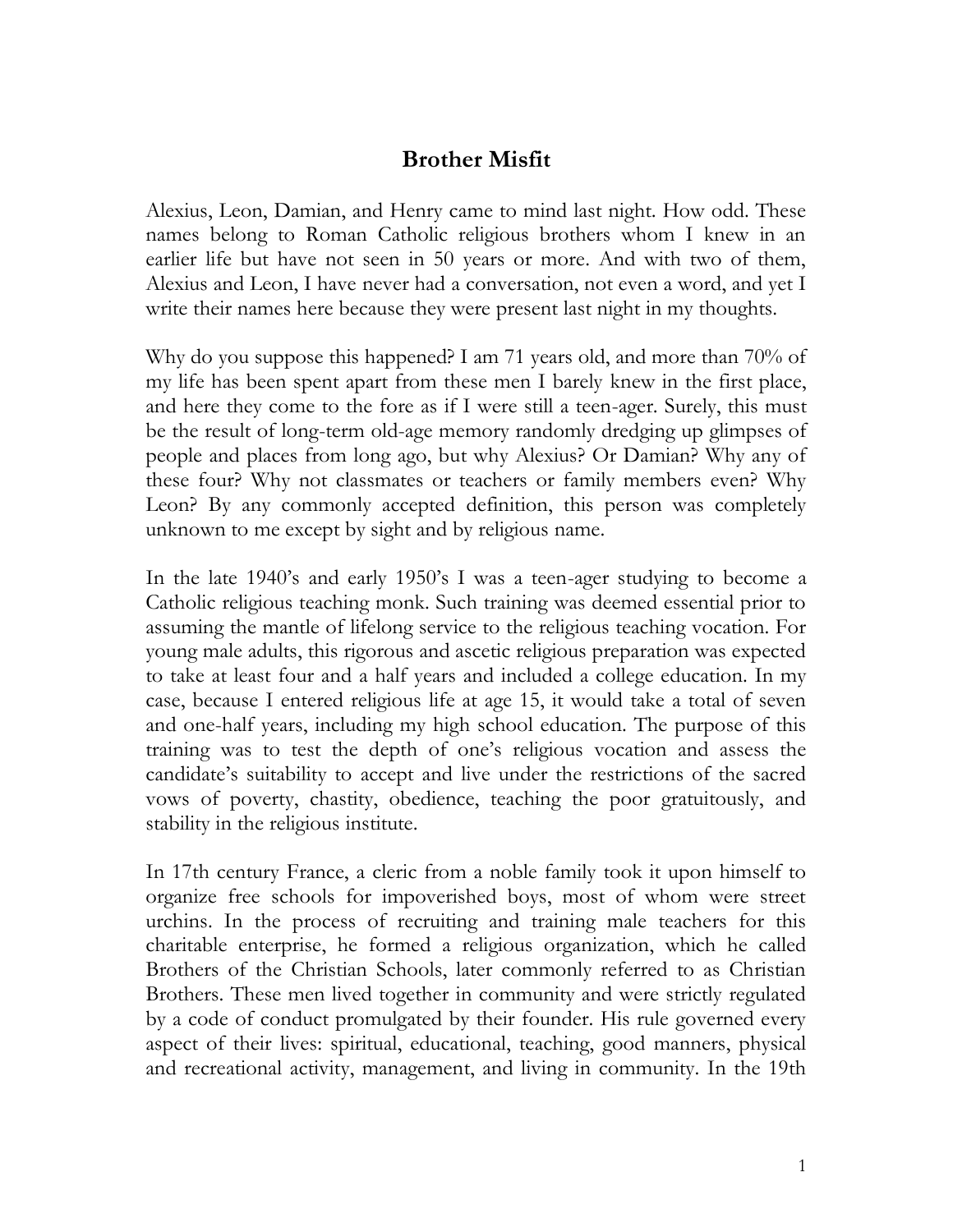century, the Christian Brothers sent missionary brothers to the United States to expand and foster their educational ministry there, and by the mid-1900's, they operated high schools and colleges in all regions of the U.S. In the West, St. Mary's College of California was – and still is – the premier educational institution of the Christian Brothers.

Some decades after the death of the founder, the financial costs of the Brothers' educational ministry became much greater, and the original purpose of the religious order – teaching the poor gratuitously – was mostly abandoned in favor of charging some tuition. At this juncture, religious superiors began to interpret teaching the poor gratuitously to mean teaching the poor in spirit. However, the sacred vow taken, which committed each brother to teach the poor without charge, was never modified or rescinded even to the present day. The promise, once a cornerstone of the order's commitment to the poor, has become something of an historical religious artifact.

It was in this historical religious context that Alexius, Leon, Damian, and Hank (of course his name was Henry, but everyone called him Hank), and I were related. We were all Christian Brothers, subject to the same Founder's rule, pledged by vows to the same mission, trained in the same ascetic monastic regimen, and committed to serve out our lives teaching the poor gratuitously – or the poor in spirit, if you prefer.

The location of the Christian Brothers (California branch) monastic educational center was high up in the steep foothills seven miles west of Napa near Mt. Veeder – then and now, some of the world's finest vineyard properties. Indeed, the monastery complex, surrounded on all sides by vineyards owned by the Christian Brothers, housed one of the several wineries they owned and operated in California. Truly, Mont La Salle, as it was called, was picturesque, bucolic, peaceful, inspirational, remote, fragrant – a perfect setting for training young monks.

The four large two-story buildings, all built in California mission style, were interconnected via spacious walking arcades, also covered with mission tile roof. The buildings and arcades subdivided the entire monastery compound into three distinct areas, all adjacent to the centrally located monastery church. The center building directly west of the chapel housed the community of the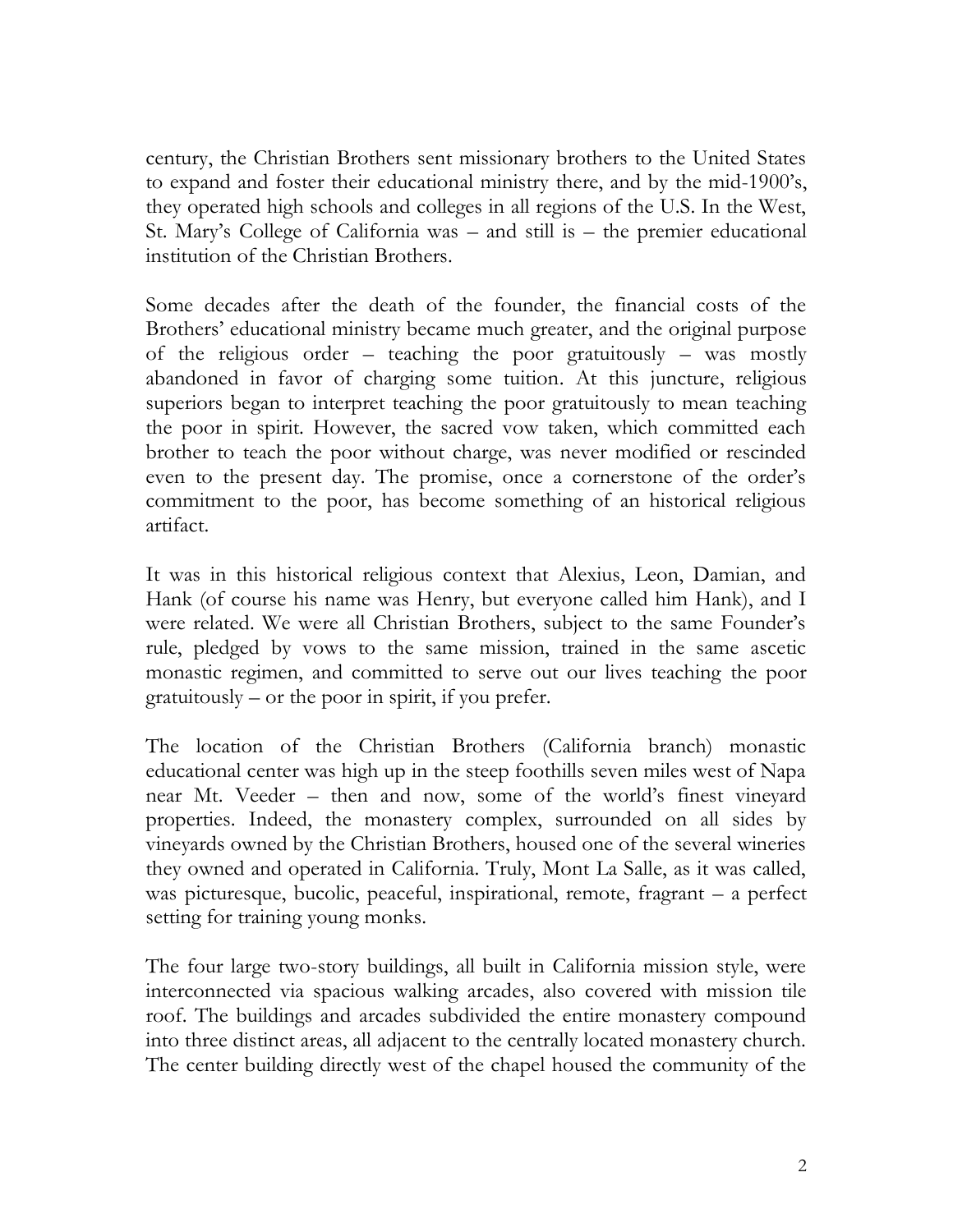Ancients, that is, brothers who lived in retirement, now too old to teach, along with Gregory, John, and Timothy, who were known to us at the time as the Winery Brothers because they managed the wineries, the vineyards, and the international marketing programs of Christian Brothers wines and brandy. Alexius and Leon were also part of the Ancients community, but much younger, still in their prime, as opposed, for example, to old Brother Fredrick, well into his 80's, who at the drop of a hat would recite from memory all the counties and county seats of the state of California. In all, this diverse collection of brothers formed a religious community of eight or so.

The Novitiate department, located on the north side of the chapel, was housed in an L-shaped building that, taken together with the edifice of the church, formed a large outdoor semi-cloistered garden area. Novices 18 years and older spent 18 months in the novitiate living the life of contemplation, prayer, meditation, study, and manual labor. Each brother lived in a small, cell-like bedroom with a sink in the corner of the room. The shared bathrooms and showers were located midway down each hallway. The day began at 5 a.m. and lasted until the Great Silence and lights out at 9:30 p.m.

On the opposite side of the church – on the south side – was located the Juniorate, or the pre-novitiate high school religious training program. These teen-agers lived in two large dormitories, with a dozen toilets and sinks located in a separate room adjacent to each dorm. Gang showers were located in the basement of the building, as part of the gymnasium and the laundry facility. The daily regimen began at 6 a.m. and consisted of college preparatory courses, chapel prayer three times a day, manual labor, physical recreation, and study hall until lights out at 9:30 p.m.

In addition to the monastery church, the common facility used by all departments was the large commercial-sized kitchen and scullery. Three separate dining rooms, called refectories, surrounded the main kitchen. The smallest refectory was used by the Ancients, the next by Novices, and the largest by the Juniors.

From August of 1949 until August of 1953, this monastery located on the steep hillside vineyard properties west of Napa was my home. For the first two years, my only contact with the world outside was a monthly visit in the monastery garden picnic area with my family and a three-week visit home in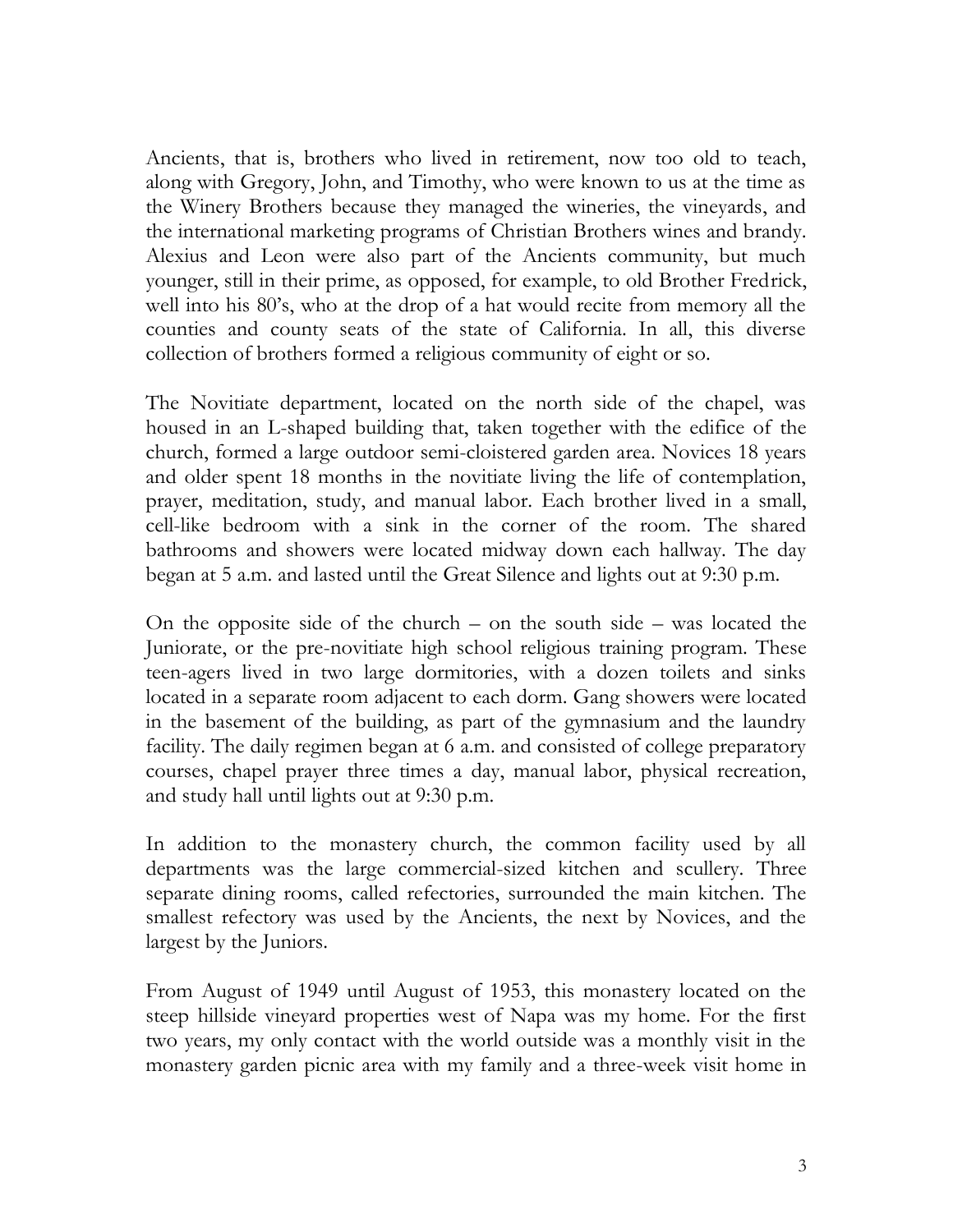August; for the last two and a half years, only a monthly visit on the monastery grounds. Regardless of the section of the monastery to which we were assigned, Christian Brothers-in-training were expected to be in the world but not of the world, and the reality was that unless one walked the sevenmile mountainous road down to the town, it was a world separate and apart.

**Alexius**. Tall, perhaps as much as 6'4" in height, Brother Alexius was in charge of the monastery vegetable garden. An acre or more of vegetables, depending on the season, always ready for the planting, the weeding, or the harvesting. Our pathway route to the Juniorate swimming pool, situated on a hillside terrace, wound through the vegetable garden, followed by a steep climb. Sometimes Alexius was stooped over, apparently weeding or harvesting; other times he would be sitting upright on a stool with his hands folded in his lap, apparently taking a prayerful leave from his work. He never acknowledged our transitory presence. He seemed totally caught up and consumed by the spiritual exercise of his vegetable ministry, which provided the kitchen with our daily fare.

When, early each morning, we Juniors filed into the monastery church to take our appointed positions to attend the daily Mass, Alexius had already been in his pew at the rear of the church for at least 90 minutes. His meditation exercise began at 5:25 a.m., first with a series of publicly recited psalm-like prayers, followed by the reading of a short meditation piece, and then by 45 minutes of silent meditation.

During the private meditation period, Alexius stood tall and ramrod erect, full height, arms locked across his chest, eyes tightly closed, with his face contorted in concentration. He looked as if he might have been up all night – unshaven, hair flying off in all directions, his black full-length robes foodstained here and there, and his rabat, a distinctive starched linen collar piece (a piece of clerical neck fashion dating back to the Founder's 17th century), was tied at his neck with a safety pin. One side of the collar hung limp while the other stayed erect but was positioned at a right angle to its desired position. During some meditation mornings, Alexius would assume another distinctive posture. Sitting down on the pew bench but still very erect in the upper body, he would bend over in a right angle position and place his forehead on the rounded edge of the wooden pew in front of him. He might assume this position for the entire meditation period.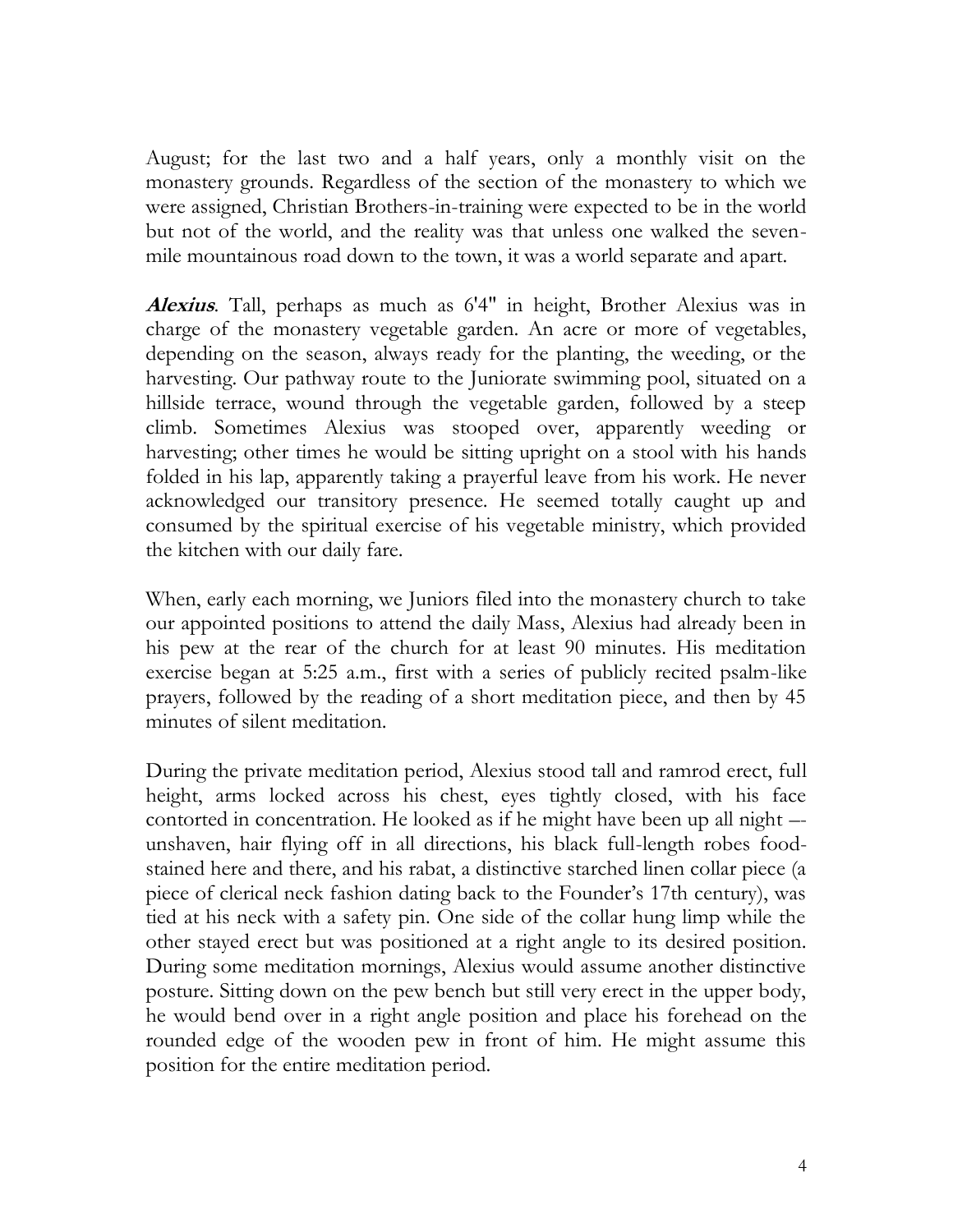Alexius was not an unhandsome person, quite the opposite. Ever erect in his flowing and food-stained black robes and with a glazed look in his eyes, apparently seeing nothing, he glided along in his work boots, taking very long strides but in a decidedly unhurried manner. It was impossible to divine the expression on his face, sad or smiling, satisfied or not. He never spoke a word, at least that I ever observed. He lived in his own world, a spiritual world filled with vegetables and contemplation.

While never explicitly stated, our superiors, whether of the Juniorate or the Novitiate variety, seemed to suggest that Alexius was a living example of holiness. Unkempt perhaps, a little odd or eccentric perhaps, but beneath it all here was a man dedicated to and consumed by the rapture of God's presence. Some of our teachers spoke to us about St. Benedict Joseph Labre, a mendicant beggar who lived for many years in the downstairs closet in the stairwell of his parents' mansion. He lived a life of abject poverty because he was consumed by a dedication to God's presence. I cannot say my religious superiors went so far as to say that Alexius was a modern-day Benedict Joseph, but the implication was there. For my part, I had no doubt that Alexius was a holy man, because he never spoke except in prayer and lived the austere life of an ascetic.

**Leon**. Brother Leon occupied the pew behind Alexius at the rear of the chapel, but he neither sat nor knelt, he did both at the same time. Short of stature, with a compact body and slumped shoulders, he was forever slouched. I never saw him stand full height or completely erect. When he walked he did not look forward but always stared at the ground in front of his next step. None of us knew much about his history, but for some reasons we all believed Leon to be a Christian Brother of German descent. On the other hand, I never heard him speak a word, either English or German

If Alexius was the vegetable man, Brother Leon was the pig man, and that's what we called him: Brother Leon, the pig man. I often saw him in his oversized rubber boots and slicker jacket slowly trudging up the hill, lugging his pails of slop to the pig barn. Head down, shoulders hunched, he did not look right or left. If he was not in the chapel, I presumed he could be found at the pig barn.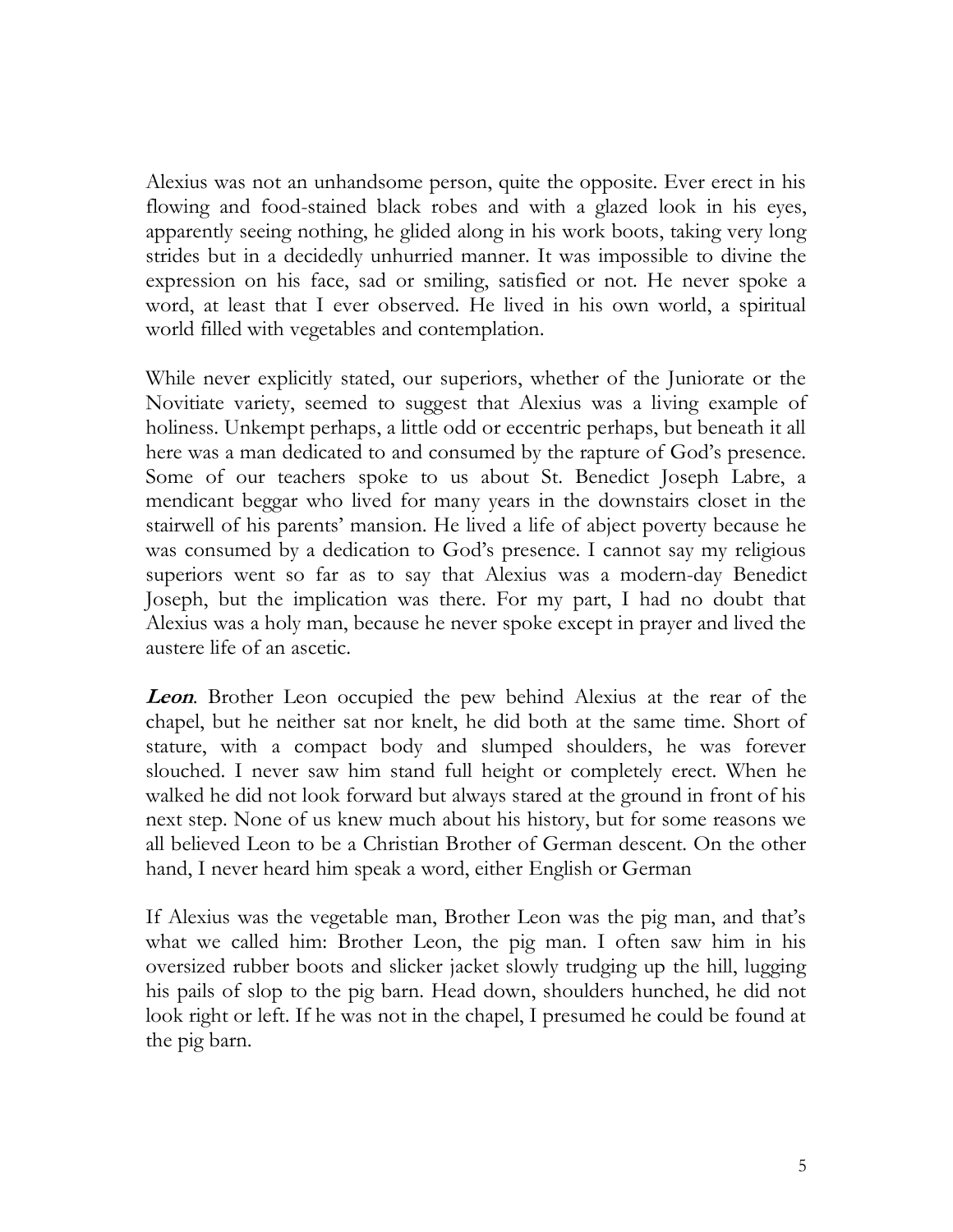For those of us Juniors who were regularly assigned to clean up the Ancients refectory after their noon meal, we could tell where Leon's seat was located because of the heavy cloud of odor he left behind. Whether this was due to his lack of personal hygiene or his workday presence with the pigs – or both – we did not know, but he certainly left his mark and caused us to work much faster than we normally did.

**Damian**. Brother Damian came into my life in the second year of my teaching career. My first year of teaching in Bakersfield (1957-1958) was such a dramatic change from the sheltered hothouse luxury of the monastic intellectual religious training of my previous seven years, it almost caused a meltdown. A rocketing roller coaster experience of learning to control a teeming classroom of male teen-agers, interacting with girls in extracurricular activities and during monitoring duties, including high school dances, living in community with seasoned older men entrenched in their own views about survival in religious life, and thrown into social situations that I could not possibly have imagined and for which I was unprepared. I survived the year but was relieved to begin my second year of teaching with a clean slate because I had been assigned to San Francisco. Here I was to live with Damian.

Brother Damian was a short, thick man who wore glasses. He possessed a puffy round face with a friendly and almost easy smile. He was perhaps a dozen or more years older than I but still a youthful looking man. Damian was thick of body – neck, shoulders, upper and lower torso – not muscular or athletic looking, just thick looking. He lived in this teaching religious community but he had been given no teaching assignment, he just lived there. No official explanation was ever made – or even expected, I think – about why he was not teaching. Certainly, he was far too young to be retired, but it seemed slightly odd at the time because the whole purpose of this religious community was to teach and manage nearly a thousand high school students in downtown San Francisco, and yet a longtime member of the teaching order had no school assignment. In truth, he had no assignment whatsoever. He attended the morning and evening religious exercises, he was present at the morning and evening meals, and he attended the weekly Sunday morning community meeting. If that was his assigned schedule, he certainly followed it.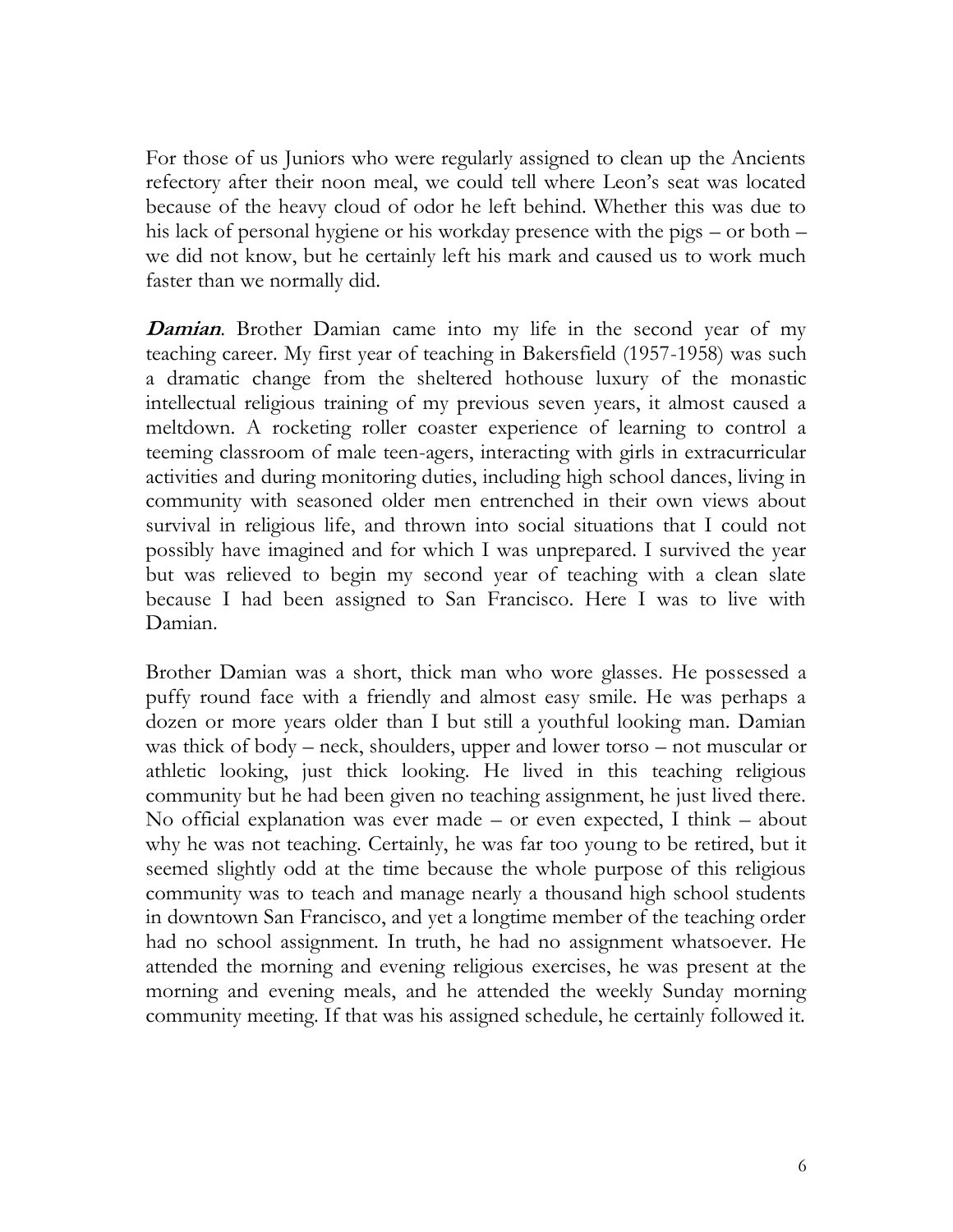Damian was a radio-surfer. The community did not yet have access to television, but there was a community radio in the community recreation room. Damian played the radio, but he never allowed any popular song to come to a finish. He selected the station and listened for a few seconds to make sure it was a song he enjoyed, then after a minute or so, he dialed the radio to another station and another song, but it, too, was never permitted to finish. Several nights a week, prior to the evening meal, the community assembled in the recreation room to enjoy a glass or two of wine – Christian Brothers wine. The room would be filled, hardly an empty seat to be found, but Damian would be on his feet pacing about, surfing the dial on the radio from unfinished song to unfinished song. After 15 minutes of this, one of the older, hard-bitten veteran Brothers would speak up in a loud voice, "Damian! Stop fooling with that radio!" Smiling sheepishly and shaking his head, he would stop – but only for a few minutes, and then he was back surfing the radio dial. But by then it was time for dinner, and everyone's attention was diverted. Day after day, week after week, surfing the radio seemed to occupy Damian's workday schedule.

Brother Damian was also a movie buff. He loved to attend the movies. Many days he would leave the house about 11 a.m. and walk to the movie theatres. Plural. In the course of a day he would attend three or four movies. I don't believe he ever stayed through the entire movie, because he would tire of it, just as he tired of the songs on the radio, or he had seen the movie many, many times before, so he would exit at some point and walk on to the next theatre. In his conversations back in the community, he loved to talk about the movies he had seen that day. I remember being puzzled about where he obtained the money to see so many movies in the course of a semester. No religious brother was permitted to have money of his own and any need for money had to be cleared with the religious superior, who was the only person who could dispense the needed money. Whether Damian had access to other monies or whether the superior provided the money so that Damian would have something to do during the day, I cannot say. Religious brothers were great beggars; perhaps he was given free movie passes by the theatre owners, I do not know.

From time to time, Damian exhibited a darker side to his normally sunny disposition and this was often manifested late at night. Damian was a pacer; he paced up and down the community room, the recreation room, up and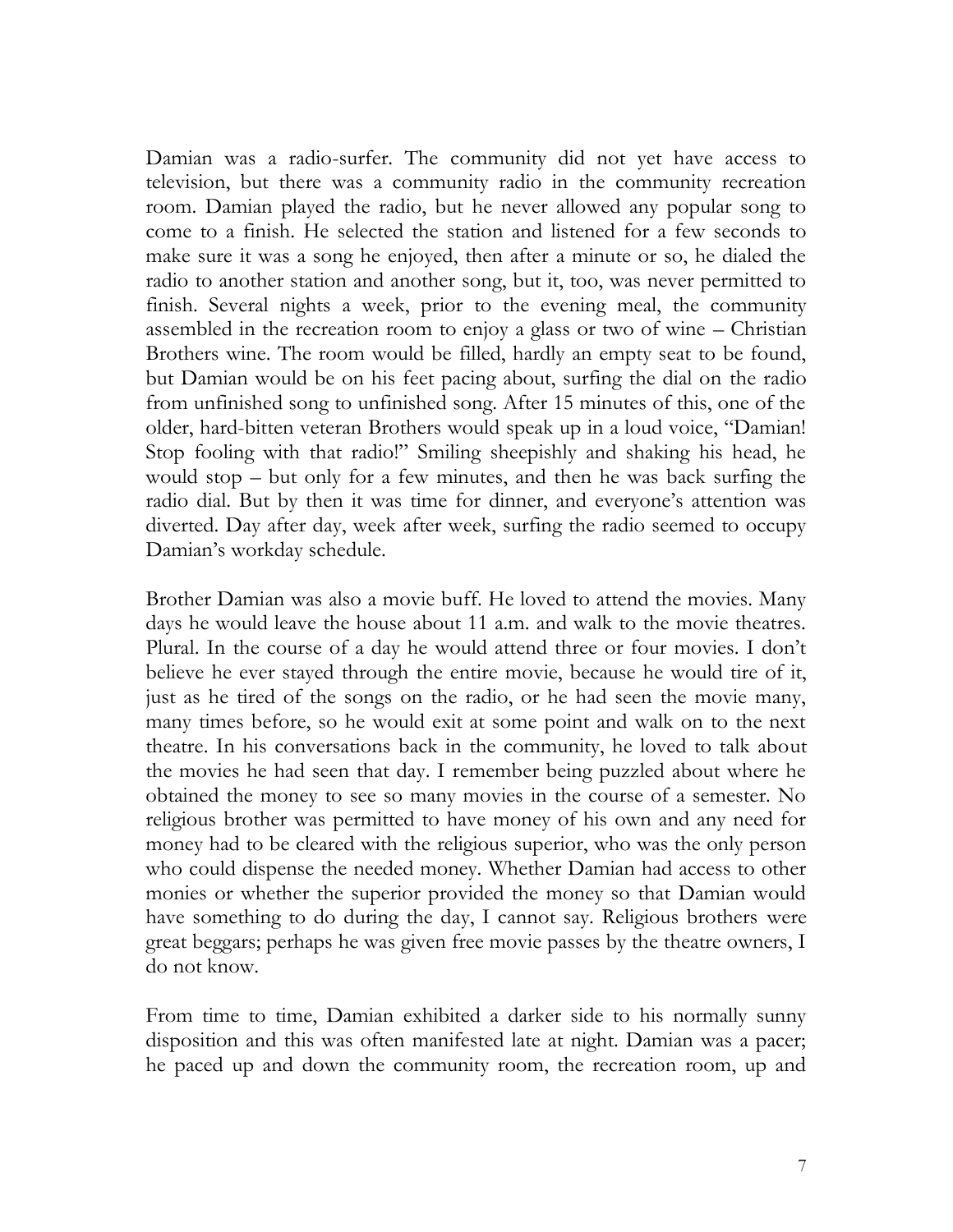down the stairs, and he paced to and fro, up and down the hallways on the three floors of the residence building. If he sat down, if was just for a minute or two, then he was back up pacing. And when he was out of sorts or agitated and perhaps angry for some reason, not only did he pace but he would open and slam doors shut with so much force that the shock waves would reverberate down both hallways of the L-shaped building. Not one door only, but a few minutes later another door, and then on the floor above, yet another door. Gradually, his mood passed or subsided and all that could be heard was muttering. Damian audibly muttered to himself. And that too would pass. I lived with Damian for five years, and it was always the same. He was very nice to me, seemed interested in me as a person, and we often engaged in conversation, though I found it difficult to follow his train of thought. But just listening to him seemed to satisfy his need for socialization, and I was happy enough to do so. It has now been 33 years since I have seen or heard anything about Brother Damian, but for some unfathomable reason he came calling last night.

**Hank**. Brother Henry was an historian, a baseball addict, and a drifter. He was also one of the most engaging and approachable human beings I have ever met. Surely, he must have been assigned to a religious community of the Christian Brothers, but I cannot tell you where that might have been. Every time I met him, especially during my years in San Francisco, he was passing through. He stayed a few days, attended the morning and evening religious exercises and all the meals. Then he was off, perhaps for months at a time, until he found himself in the neighborhood of a Christian Brothers religious community and would make his appearance.

An historian, yes, I'm sure he was, but his specialty seemed to be state roadside historical monuments that marked an event, a building, or even a person in California history. Hank studied his history on the roadsides of California.

He carried no rucksack or suitcase as I remember; he traveled light and wore a hat, sometimes a baseball cap and other times a stylish straw hat. Where he stayed, what he did for money, how he made his way from place to place, I cannot say. Whenever he appeared, just off the road, even though a little worn at the margins, he looked to be in good shape and well kempt. As I said, he was a most engaging person. Soft-spoken, he could talk about anything, but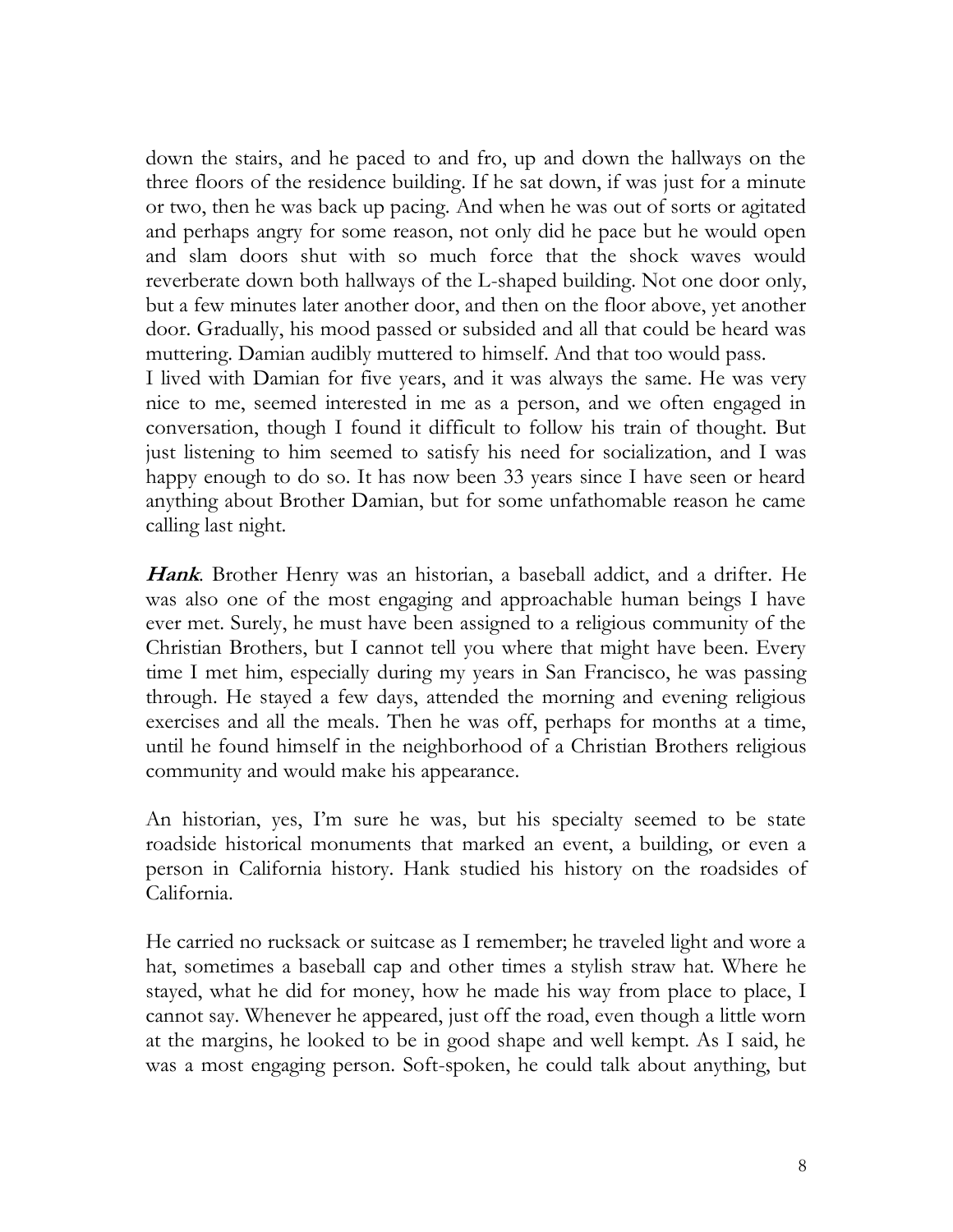he especially loved to talk baseball. He was a walking encyclopedia of baseball; he visited major and minor league clubhouses, he seemed to know most of the players and coaches, and invariably he would bring with him a glove, a bat, or a baseball given to him by a baseball star or at least a future would-be star. Hank did not collect this baseball paraphernalia for himself, he happily gave it away soon upon his arrival – a sort of arrival gift, if you will.

I did not know Hank well nor did I see him frequently, but whenever I did, he knew my name and something current about me. He was genuinely interested in me. I liked him immensely. Everyone liked him, and I'm sure for the same reasons. No doubt people on the road liked him and helped him finance his historical research. Exactly what Hank did or what his role was as a member of the Christian Brothers religious teaching order in California, I cannot say; I do not know.

These are the men, all members of a monastic religious teaching order – Alexius, Leon, Damian, and Hank – who visited with me last evening during a long, protracted semiconscious sleeping state. What were they doing there? What did they want? How am I to respond to their presence?

This simple essay, a composite of impressions from a teen-ager more than 50 years ago, is certainly not an adequate response to their dream-like arrival. Perhaps the archivist for the Christian Brothers could provide more information about these religious men.

**Alexius**. Family name is Dougherty, born in 1923, now 82 years old, still living at the Mont La Salle monastery in what is now called the Holy Family Community. He still tends his 60-year-old vegetable garden. Alexius has authored a book, title and subject matter unknown, but I have written him asking for a copy, which I will share with future Easy Essay readers. Alexius was 26 years old and I was 15 when I first saw him in the monastery chapel.

**Leon**. Family name Adole Brunel, born in France in 1887, died at Mont La Salle in 1965 at age 78. I wrote that I never heard him speak a word of English or German; please add French. Leon was 62 years old when I first saw him in the monastery chapel.